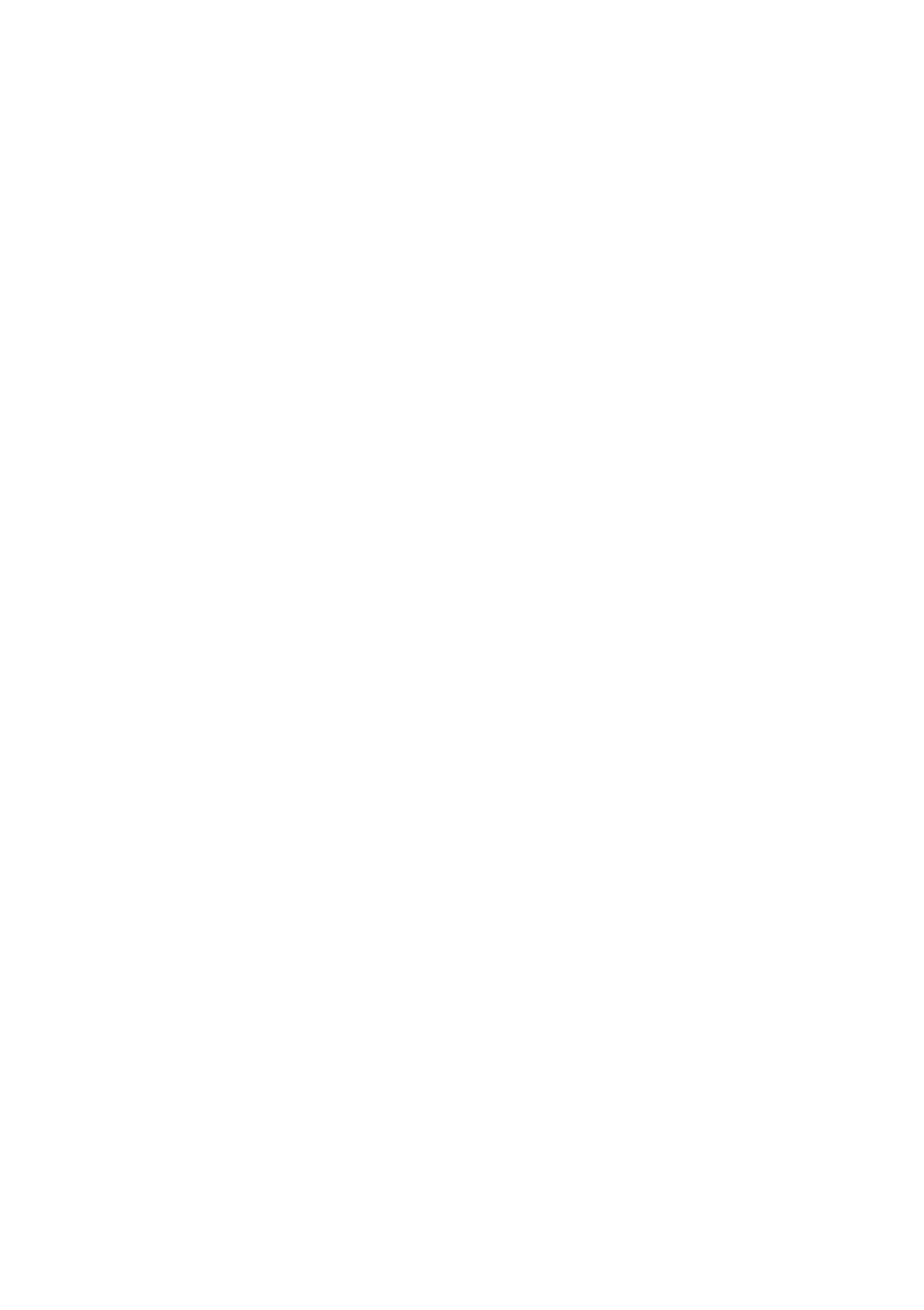# SCHOTT International Graduate Program

### Make a difference together with diverse people around the globe

The International Graduate Program is your perfect entry point to discover the international world of SCHOTT – and to discover yourself!

Spend between 18 and 24 months working in different assignments within the SCHOTT organization – both in your home country and abroad. Through this program you will have the opportunity to make a difference at SCHOTT while exploring different roles, enhancing your strengths, refining your career focus, and broadening your perspectives.

All this within a community of other international graduates, establishing a truly global network to serve you well, now and in the future.

# Milestones to Look Forward to

Working, training, sharing, learning, discovering and more

During the course of the program, you will find ample scope for your professional and personal development – getting to know the unique working culture of our global foundation company.

For graduates, tailor-made milestones of the program give you the chance to shape your entire career! Challenge yourself in project management, excel in a business simulation, and enlarge your network by interacting with international colleagues during the whole program.



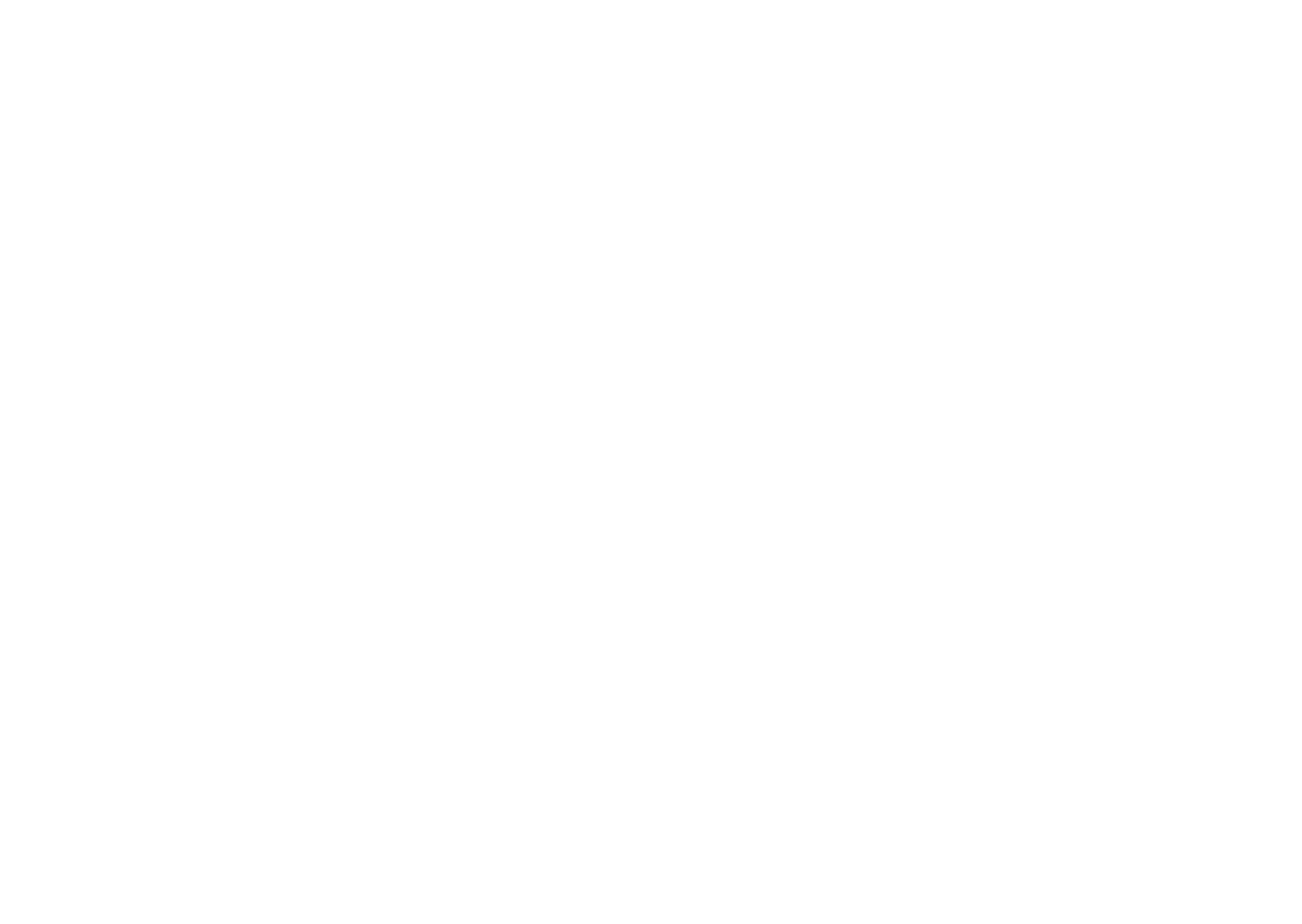

# Make Your Ideas Count

### Your well-structured start in a supportive environment

As a successful graduate, you want to gain as much experience as possible. And in our International Graduate Program, you can really get things moving – as part of an open-minded intercultural team that values your personality.

After an intensive onboarding phase, inspiring mentors will support you and your ideas with guidance, training, and lots of exciting possibilities.

Working together with your international colleagues and fellow graduates will give you a unique opportunity to get to know SCHOTT from a truly international perspective.

# Your Benefits at a Glance

All designed to multiply your opportunities





### Mentoring

An experienced manager will guide you in your personal and professional development.



#### Networking

Become part of a strong graduate and alumni network around the world.



### Career development

Seminars on a range of subjects such as intercultural communication and project management with other members of the graduate program.



#### International assignment

At least three months working abroad to connect with different areas of a global foundation company.



#### Development talk

A personal conversation with your manager and HR about your future career at the end of the program.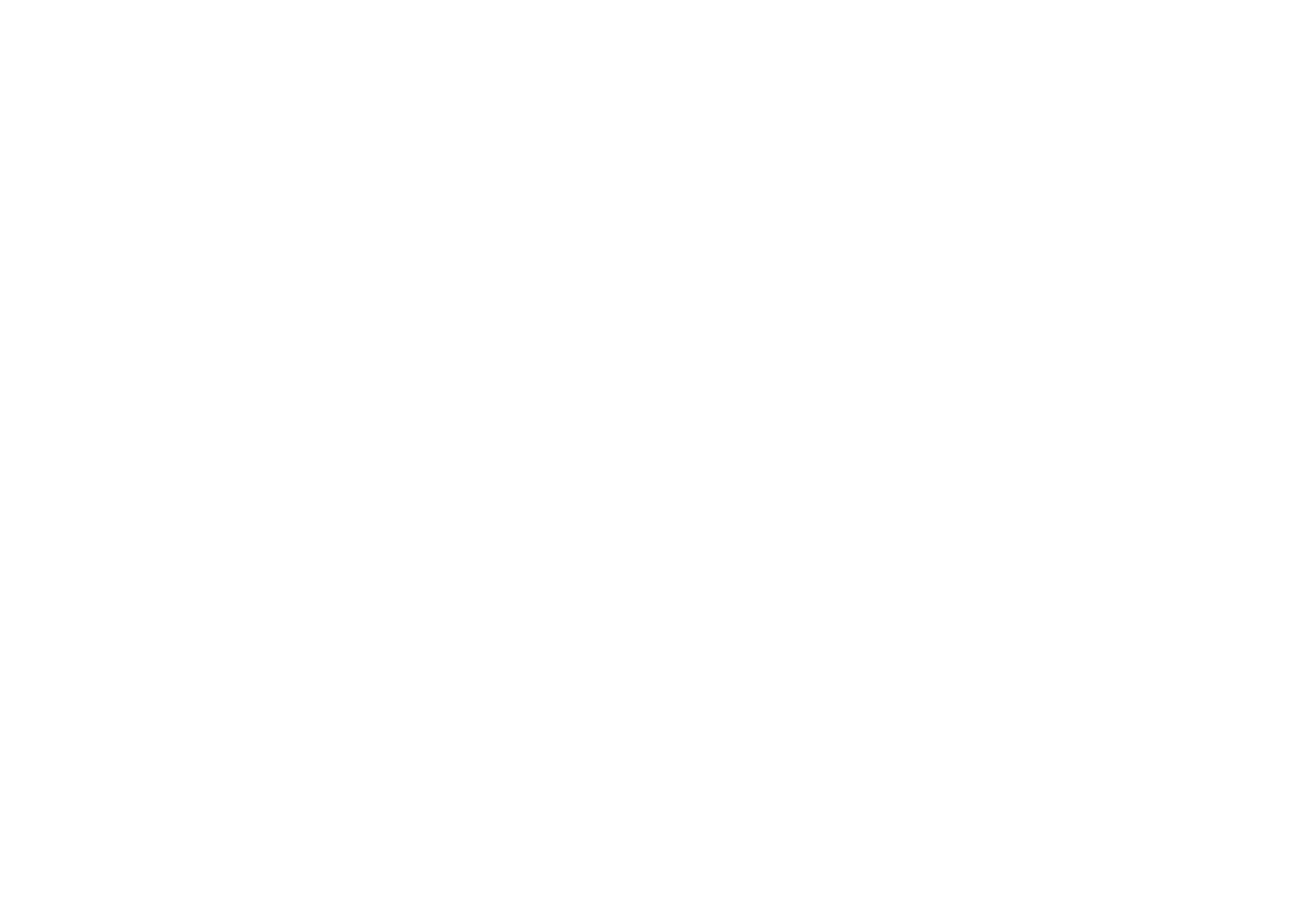# Your Online Application Is the Start

### Joining the program: structured, clear, and rewarding

The International Graduate Program usually starts six times per year – on the first day of February, April, June, August, October, and December, respectively. You will apply to a specific opening at a SCHOTT site around the world – so be sure to check the SCHOTT job board regularly.

Please apply online, so that we can invite the best candidates quickly to the Assessment Centre (AC) – in Mainz or online. And if your AC is as successful as your previous studies, we will be happy to offer you a full-time employment contract. We hope to welcome you soon!

# What Makes You Special

#### A program not for everyone – but for you!

The International Graduate Program is a great place for recent graduates (Bachelor or higher, above-average grades), e.g. in Engineering, Supply Chain Management, Product Management, Chemistry, Physics, Sales, or Business Administration. Plus some work experience (intern/on-the-job), ideally in an international context.

What sets you apart is your positive approach, your flexibility, and your open mindset for cross-cultural teamworking. For this truly international program, your good communication skills include a very good command of English.

Since you're strongly motivated for continuous personal and professional development , you will find the SCHOTT International Graduate Program a perfect place for you!



Please scan the QR code to go directly to our current graduate offers! join.schott.com



#### Your Way Into the Program



The timeline may vary depending on the situation